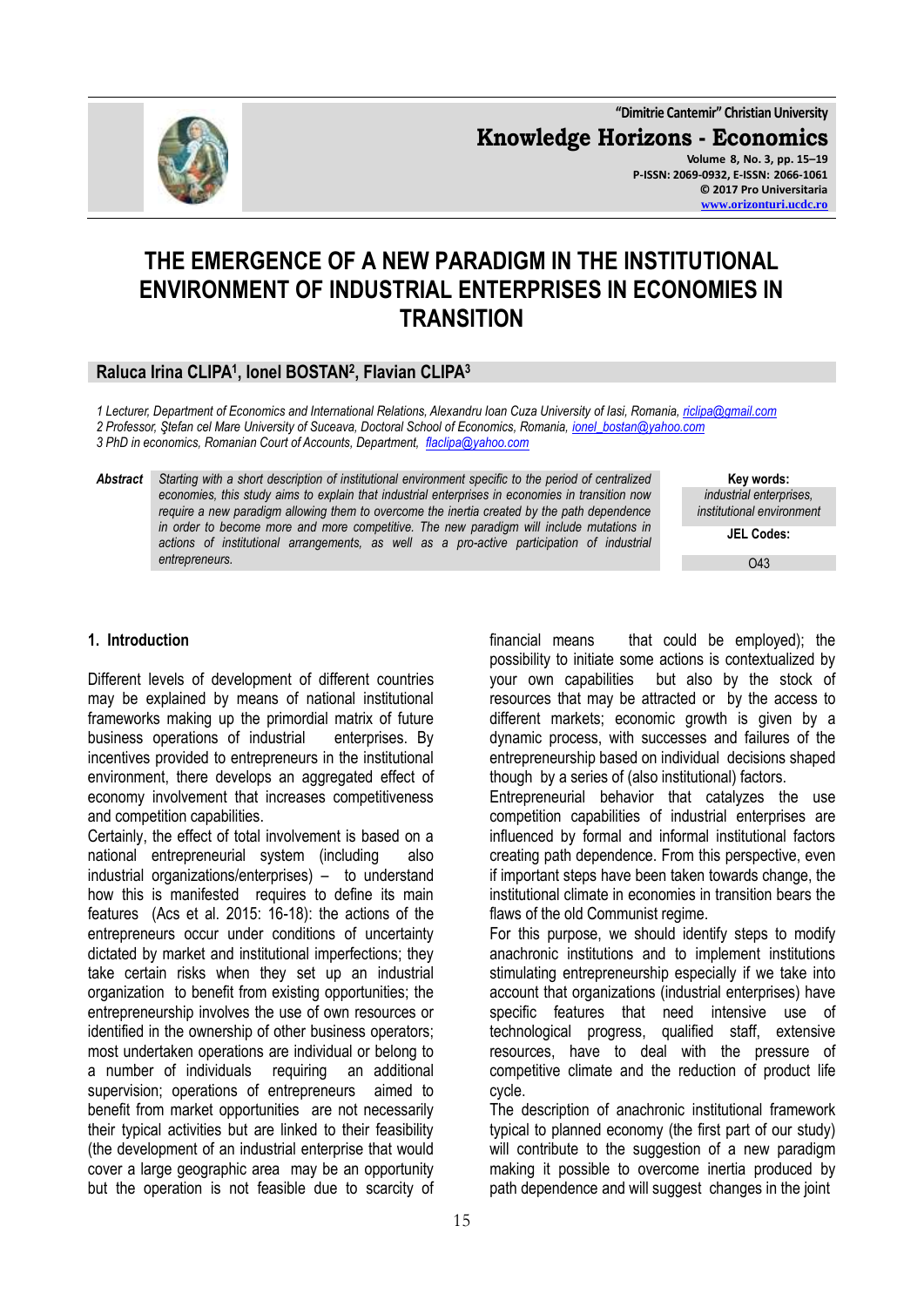actions of institutional set-ups and a pro-active participation of industrial entrepreneurs ( the second part of our study).

### **2. Landmarks of planned economy and path dependence**

The force of institutional set-ups inducing economic performance through industrial enterprises varies from one country to another being influenced by the internalized power of formal and in formal elements that translates certain socio-economic behaviors of the entrepreneurs that one way or another are linked to the success of the business.

What is interesting here is the way in which, starting from the degree of manifestations of formal and informal institutions, some authors (Williamson, 2009) define types of institutional arrangements. The first category includes arrangements characterized by strong formal and informal institutions, the second includes weak formal and strong informal institutions, the third one is made of strong formal and weak informal institutions and the last category comprises weak formal and informal institutions.

 If previous categories are linked to GDP per capita of countries that may be included in one of the four institutional arrangements, it may be noted that countries included in the first two categories exceed highly in terms of GDP per person countries included in the last two categories duet o dominance of strong informal institutions.

Symmetrically, countries in which weak informal institutions dominate are no table to impose constraints on deviant entrepreneurial behavior even if there are strong formal institutions. It may be explained by the fact that many times such formal institutions have been borrowed from countries with developed economy that are not functional in economies of countries where they have been transplanted due to lack of legitimacy and conflict with informal institutions as an *old ethos* determining a path dependence in the view of North (1990). Thus, the informal institutions typical for communist countries survive in spite of efforts to improve institutional frameworks by means of institutional transplant of formal institutions that proved their viability for developed countries.

States were communism collapsed allowing their orientation towards capitalism has been mainly characterized by a single general feature: the existence of planning that amputated market regulatory mechanisms. Planning led to the creation of artificial formal institutions, the prevalence of big enterprises found in state ownership, the inhibition of entrepreneurial initiative and culture through the lack of incentives for such activities and the low share of small and middle-sized enterprises even if it is known that small entrepreneurs contribute to economic growth by identifying new opportunities to produce a good product, new technology resulting in technological spillover effects. The state that should have supported the well-functioning of market mechanisms by means of an institutional infrastructure proper for contract enforcement, by ensuring ownership rights, impartial justice, had transformed into an interventionist state, the government being made up of a huge beaurocratic staff independent from the supremacy of law, corrupt that followed its own interests (state confiscation by the *elite*), including undue benefits and bribe (Timpthy and Shleifer, 1997). This also led to the alteration of social capital (as a vector of trust propagation) by the prevalence of particularism in detriment to universalism.

| Table T. OHIVEISAIISHI VEISUS DAI lICUIAHSHI |               |                                                                                                                  |                                                                                         |  |
|----------------------------------------------|---------------|------------------------------------------------------------------------------------------------------------------|-----------------------------------------------------------------------------------------|--|
| Typology                                     |               | <b>Universalism</b>                                                                                              | <b>Particularism</b>                                                                    |  |
| Formal-informal<br>interaction               | institutional | Prevalence of formal institutions<br>ın<br>harmony with informal institutions (or<br>a low degree of divergence) | Prevalence of informal institutions<br>being in conflict with<br>formal<br>institutions |  |
| Type of trust                                |               | Generalized trust. Social capital.                                                                               | Particular, only in belonging to a<br>group. The culture of privileges.                 |  |
| <b>Behavior</b>                              |               | Formal and predictable for individuals<br>from outside or inside the social<br>framework                         | Informal, predictable only inside the<br>group                                          |  |
| The rule of law                              |               | Strong                                                                                                           | Weak                                                                                    |  |

| Table 1. Universalism versus particularism |  |
|--------------------------------------------|--|
|--------------------------------------------|--|

Source: adapted after Mungiu-Pippidi, 2005:51.

The centralized system translated the decrease in tendency of big enterprises to be efficient into cost reduction; these did not face budgetary constraints but only a lack of raw materials (Kornai, 1980).

The suffocation of market mechanisms by centralization resulted in the lack of competition pressure and implicitly in the benefit of learning curve from the management perspective, it was named mostly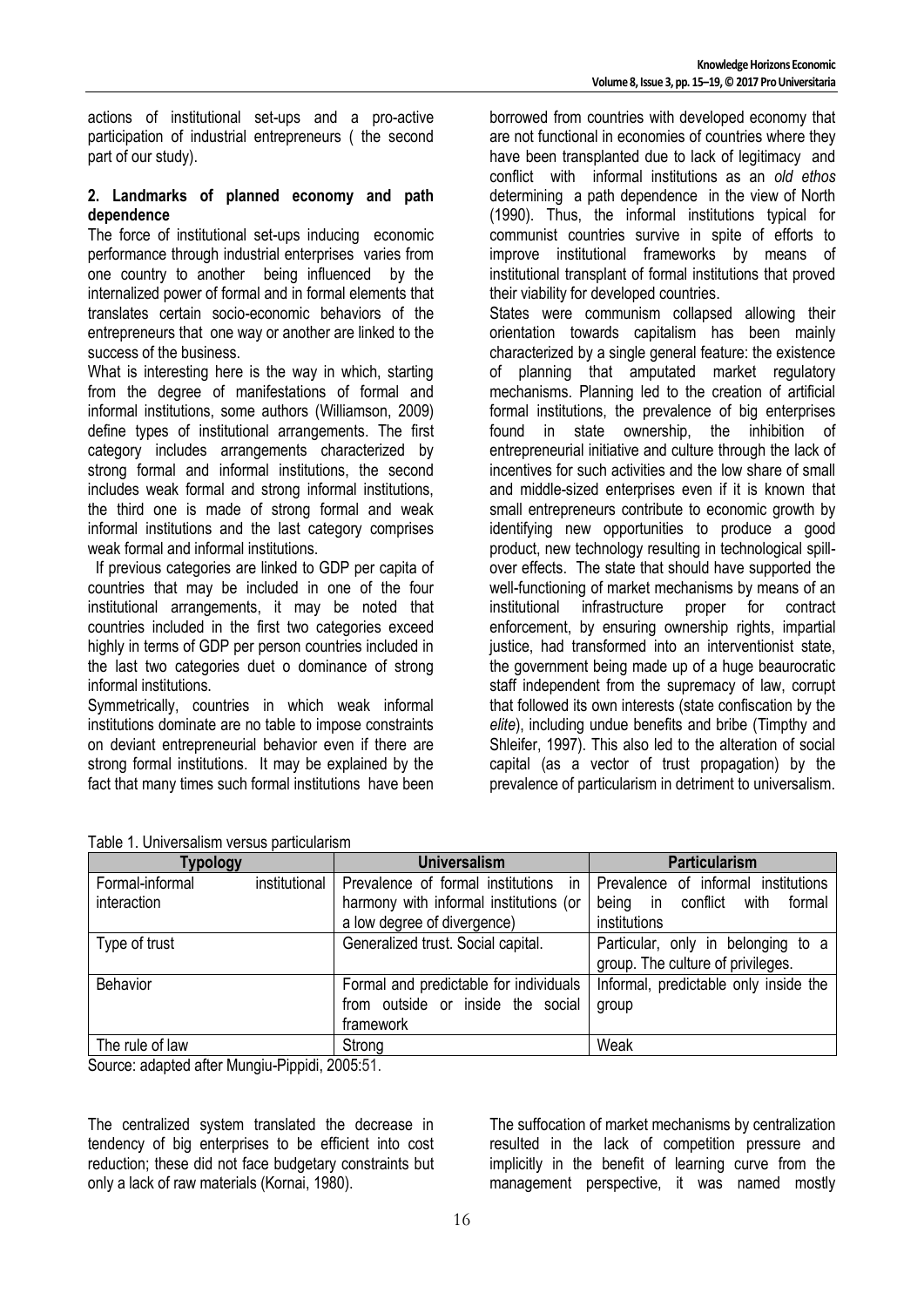politically and it had to comply with the requirements of communist ideology. Thus, managers did not develop certain routines (that they would later disseminate to other managers in the organizational hierarchy) allowing them to identify new opportunities and measures needed to reach objectives, they were mainly concerned with developing interpersonal relations with other managers or political or administrative decisionmakers that would provide them the necessary raw materials. (Litwack, 1991). We are tributary to the conception of Nelson and Winter (1982) suggesting that opportunities of growth for an enterprise were closely linked with managerial skills.

The system of interpersonal relations developed to get supplied with resources as it partially replaced inexistent formal institutions (rules, laws), acquiring a social dimension and translated into what will be called in business jargon - *networking* (to know the right person to solve a problem, to work together and with other people to reach the set objective) (Peng, Heath, 1996: 513).

Due to institutional path dependence, such networks were designed also during transition to market economy, becoming almost *sui generis* a business strategy both for companies that entered the market recently and for the public companies (or public ones that later were privatized) due to their higher opportunities to generate capital ( the contracts concluded with state companies at higher amounts than the market price or false contracts) and the possibility to eliminate barriers upon industry entry of other competitors. It is a classical example of manifestation of destructive entrepreneurship, limitation of competition and demultiplication of investments. Paradoxically, this system did not have just negative effects was also an unorthodox means of decreasing transaction costs and propagation of business trust among industrial enterprises.

Another explanation of gaps between the states with centralized economy and the market economy states has been summarized by Vries (1999) stating that the rise of the West equals with the rise of capitalism and the market appearance as economic darwinism that eliminates inefficient economic measures providing institutional incentives to productive entrepreneurs.

### **3. Towards a change of paradigm**

After the dismantling of communist regimes, the beginnings were shy, farmers appearing as entrepreneurs, *dull individuals,* former administrative staff and the liberal professionals (Peng, 2001: 96-98). Paradoxically, even though most economic initiatives were not allowed during centralized system, the farmers continued to survive due to state's lack of interest for their operations. Later, during transition,

even if a part of them did not register as entrepreneurs in avoidance with the legal system, others formed strong associations, these developed by using a significant part of former state agricultural enterprises and by purchasing assets (land, machinery), becoming owners of significant investment capital and important actors in the world of business.

Dull individuals are individuals who during communism were involved in grey economy and accumulated capital (for example from unofficial foreign exchange) and during transition managed to impose contracts outside traditional legal institutions, for instance, security and recovery companies. Former staff (party leaders, beaurocrats) fully benefited from the transition to capitalism, using to the fullest the pre-existent *networking* and the previously accumulated capital. Liberal professional (lawyers, former managers, teachers) could use as entrepreneurs some internalized advantages related to know-how, experience, better qualification and intellect leading to a social legitimacy of the newly created enterprises and generating later the effect of entrepreneurial mimetism.

Former state industrial enterprises were mostly privatized and bought by former staff, professionals or were left in state ownership. The enterprises left in state ownership disconnected from commercial exchanges of the former Council for Mutual Economic Assistance faced the pressure of competition of the new comers in the sector and had to meet technical and quality requirements of the home and foreign market. It stimulated entrepreneurial development in terms of searching new opportunities to produce the increase of competitiveness by means of expenses supported by research and development, by intensification of strategic alliances with foreign partners and by appealing to the well-known *networking.*

The intensification of strategic alliances resulted in the dissemination of managerial routines, entrepreneurial technology and culture, in the orientation of managerial behaviors towards risk taking. But in front of social pressure generated by the promotion of industrial enterprises efficiency through unemployment, the state became again interventionist, altering the market signs. Budgetary efforts had to be counter-balanced by high taxes that discouraged entrepreneurial initiatives to launch into business having to choose between a relatively high level of taxation and a huge beurocratic system that was many times ambiguous, unpredictable, and dense and the migration towards grey economy. The entrepreneurship was also discouraged when the state set specific minimal wages for employees, even if it was known that such measures affect the budgets of small industrial enterprises.

Even if the period of transition to capitalism reflects institutional progress, the survival of anachronic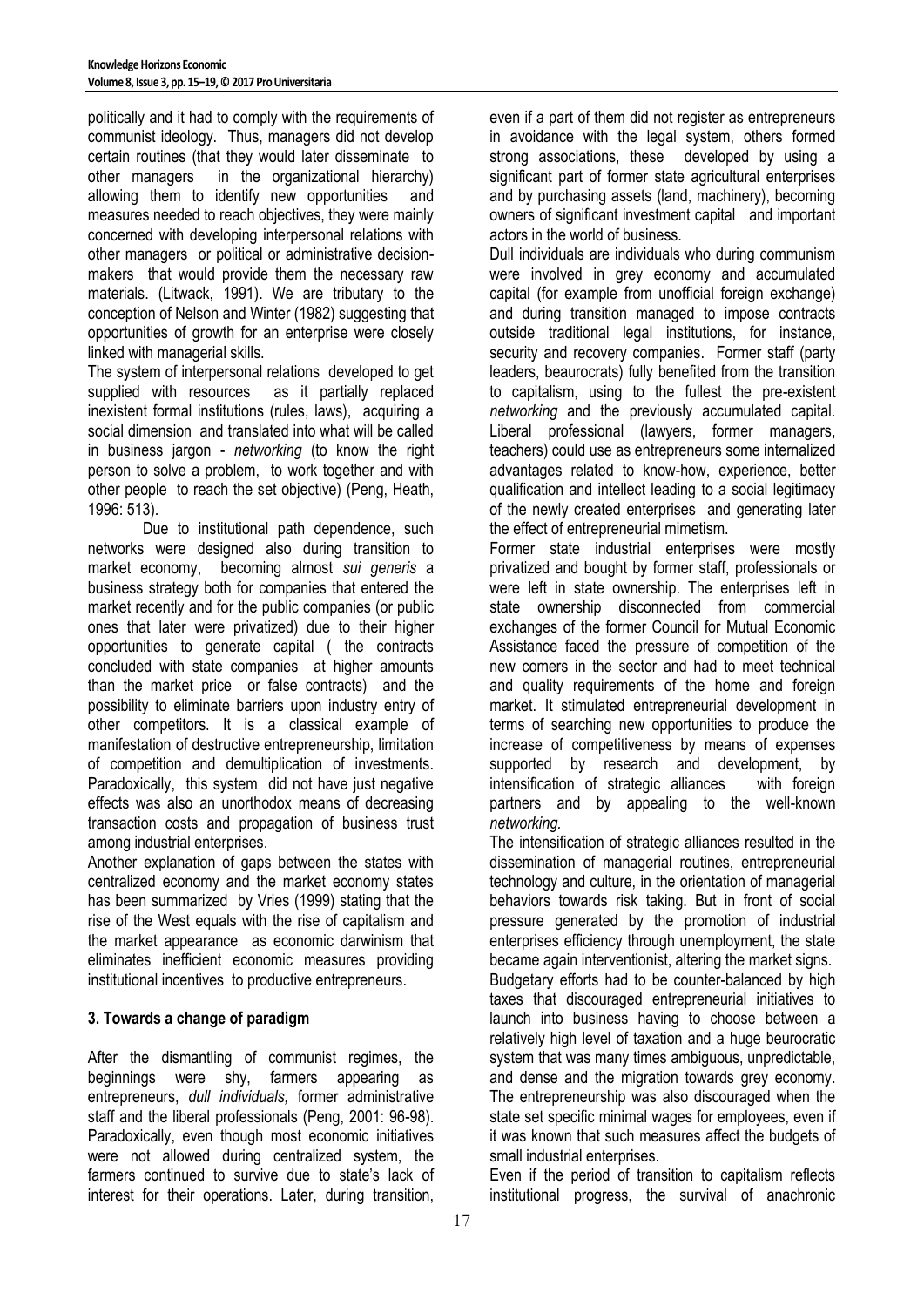behavior altering the rules of the game cannot be left unnoted. For industrial enterprises and entrepreneurs, a change of paradigm was felt that would increase the institutional quality and concentrate on the entire entrepreneurial process. (figure 1).





Source: Sobel, 2008: 644

As it may be seen in the previous figure, we need efforts that would focus on both the optimization of resources used by the entrepreneurs and increase of institutional infrastructure on which industrial enterprises rely taking into account the effect of economy involvement by initiating new businesses , improving technology by research and development , patents and new types of products. It is necessary that institutional arrangements (taxation, legal framework for business, effective legal and court system, economic freedom and ownership rights protection) supported a certain availability of investment capital, qualified workforce, and infrastructure, support of research and resource allocation.

The availability of capital and the involvement of political decision-makers to provide subsidized interests for enterprise or public loans financing start-ups or business incubators have some nuances. First, insurance of needed amounts to finance research and development expenses may be translated for entrepreneurs by a slowdown of scientific effort as they become assisted and their own funds will be directed

towards unproductive activities. Then, some critics (Wallsten, 2000) sustain that governmental funding agencies tend to select virtual beneficiaries by subjective assessment of business success probability, even if that enterprise would not need such resources. Moreover, the rate of company survival is hard to be calculated by any decision-maker if we have a mature economy with a competitive market that is defined by multiple entries and exists of entrepreneurs on the market.

The development of qualified labor force may be obtained by a better institutionalization of the framework of public private partnerships between entrepreneurs and academic organizations (that will provide even a better legitimacy to entrepreneurship), by stimulating the set-up of business incubators in the academic context, a better correlation of study programs with labor market requirements (leading to a better insertion of graduates). Using innovation clusters amplifies the technological level existent at a specific time in a country; they provide professional complex assistance to technological start-ups based on collaboration with other corporate research labs.

Also, M. Porter (1998) described the impact of company clusters on competitiveness (and industrial enterprises) in three ways: the contribution to the growth of productivity of neighboring companies, stimulation of innovation, creation of new businesses. For instance, we may obtain an increase of productivity due to gains De (called "agglomeration economies") of neighboring companies by their access to qualified labor force pool, to technology and new knowledge or by closeness to suppliers and clients. The partnership with other companies or organizations within a cluster enables companies to benefit from competitive advantages of that they could not have obtained on their own. Last, the competition among companies is beneficial for the quality of products and services and for managerial activities having an impact on productivity. The innovation is stimulated in a cluster as companies get easier access to knowledge and new technology. Due to diffusion of knowledge and ideas, better understanding of market needs and existent resources within a cluster (suppliers, workers, information, capital); it is easier for entrepreneurs to develop industrial enterprises.

### **Conclusions**

The centralized system had in terms of entrepreneurship a handicap compared to developed economies. This system, on the one hand, neglected the market regulatory mechanisms and, on the other, led to the persistence of anachronic institutional arrangements kept also during transition.